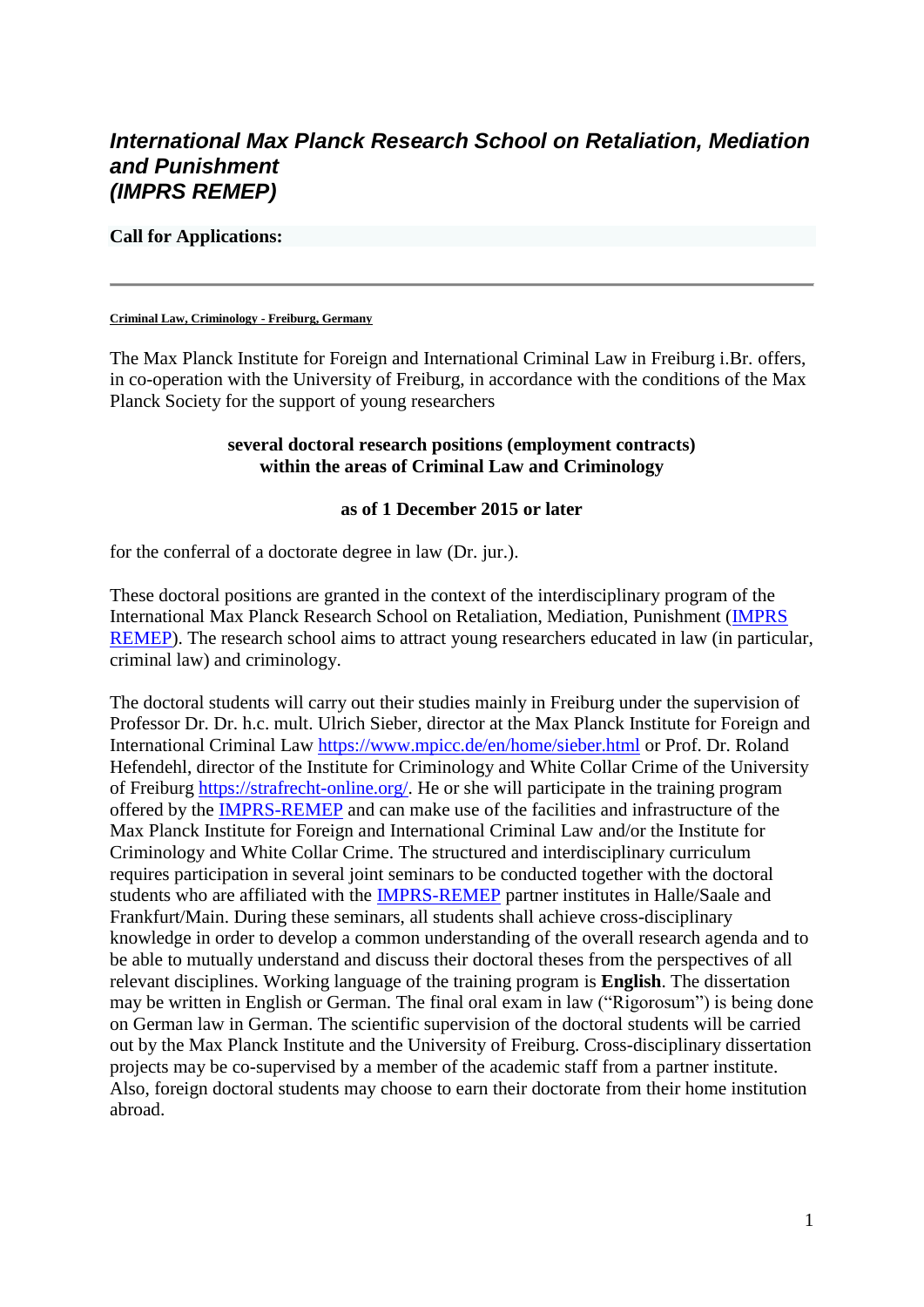## **Dissertation Topics**

The research agenda has its focus on the fundamental question common to the disciplines of social sciences and humanities regarding how peace, social order and human security are negotiated, constructed, maintained and re-gained. In particular, in the context of conflict and post-conflict societies, traditional approaches to reconciliation and mediation are being adopted, amending, and partially replacing, well-established systems of punishment mainly based on concepts of retaliation. The subject must have a clear link to the basic question of the impact of criminal law in the context of social control, its existence or absence, and probable substitutes for (formalized) penal control. Cf.<http://www.remep.mpg.de/>

Doctoral students who wish to collaborate with Prof. Roland Hefendehl shall focus their research proposal on the following research question:

*Different political and economic systems and the way in which they seek to govern through criminal law* In accordance with critical criminological thinking, criminal law is an instrument used to stabilize sovereign authority. The pertinent question is: does a homogenous principle for the application of criminal law exist across the political spectrum or do different political (e.g., conservative or leftist) political systems and economic systems (e.g., neo-liberal or socialist) refine and apply criminal law in a fashion that is tailored to their own ideological requirements. This question may be addressed from a variety of different academic disciplines, including critical criminology, sociology, economics, legal anthropology, and history; this is a factor that greatly influences the profile of the current position. Indeed, a comparative perspective and experience with other political and/or economic systems would prove most helpful. Indispensable requirements for the position are a solid background in and knowledge of the tasks and functionality of criminal law.

Applicants for all positions are expected to develop their research questions independently, and to specify those in their proposal. Proposals with a comparative perspective and/or an inter-disciplinary approach will be considered with priority.

## **Application requirements**

- 1. Completion of a law degree at a German university or completion at an equivalent university abroad. First or Second German State Law Exam with a minimum overall grade of "vollbefriedigend" (according to the examination regulations "JAPrO" of the State of Baden-Württemberg), or an equivalent degree with an equivalent grade ("with distinction") from abroad.
- 2. Submission of a substantive proposal for a dissertation topic linked to the research agenda of the [IMPRS-REMEP.](http://www.remep.mpg.de/)
- 3. Solid proficiency in the English language. In addition, students should have at least some basic knowledge of the German language and demonstrate willingness to improve it.

The [IMPRS-REMEP](http://www.remep.mpg.de/) seeks to reach a composition of at least 50 percent foreign doctoral students. **Thus, foreign candidates with a foreign degree are explicitly encouraged to apply.** Recognition of equivalence of foreign degrees is to be determined by the doctoral committee of the Faculty of Law of the University of Freiburg, in accordance with the criteria laid out by the Central Office for Foreign Education at the Secretariat of the Standing Conference of the Ministers of Education and Cultural Affairs (*"Zentralstelle für*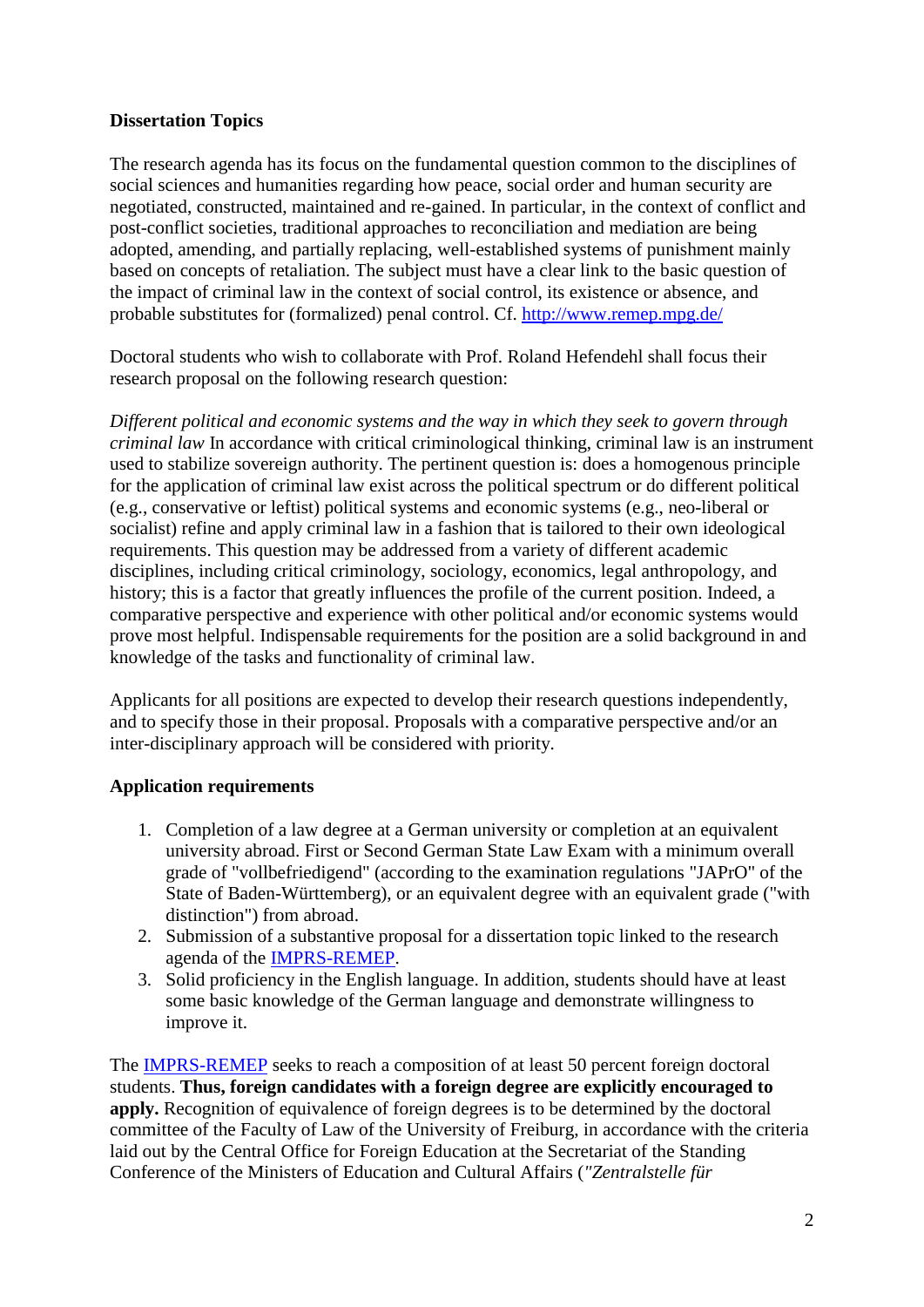*ausländisches Bildungswesen im Sekretariat der Ständigen Konferenz der Kultusminister der Länder"*).

# **Application documents**

- 1. Cover sheet addressed to the International Max Planck Research School on Retaliation, Mediation and Punishment at the Max Planck Institute for Foreign and International Criminal Law in Freiburg i.Br.
- 2. European style curriculum vitae (http://europass.cedefop.europa.eu/) in German or English. It should include information on all previous research activities.
- 3. Copy of Secondary Education certificate with a list of subject areas. The documents must be officially translated into German (preferably) or English and a copy of the original supplied.
- 4. Copy of certificates relating to the First and, where applicable, Second German State Law Exam(s) from lawyers. From foreign graduates, copy of all university certificates with a list of all grades, including the overall grade, the average grade and the university certificate of graduation. The documents must be officially translated into German (preferably) or English and a copy of the original supplied.
- 5. Substantive/meaningful proposal for a research topic (5 pages), preferably in English, structured into a) relevance of the proposed topic in the context of the overall research agenda of the [IMPRS-REMEP,](http://www.remep.mpg.de/) b) state of preparation, c) aim of the project, d) probable links to other disciplines, e) methodology, f) proposed timeline, g) intended time of completion of the dissertation. It is intended that doctoral students, when participating in the research program in a regular manner, will be able to complete the program within a three year period.
- 6. Two letters of recommendation from two senior scientists (to be written in English or German). These letters should include information as to previous research experience, and vouch for the ability of the applicant to undertake doctoral studies at the Research School.
- 7. Applicants who do not speak English as their native language and who are unable of demonstrating good proficiency in English language in any other way must prove their skills through language examination certificates. In particular, the International English Language Testing System (IELTS) or TOEFEL are recognized.
- 8. Applicants who do not speak German as their native language should be capable to demonstrate basic knowledge of German, e.g., through a certificate German language (*"Zertifikat Deutsch"*, ZD). Proficiency in German language is not a formal precondition for application. However, subject to university regulations, German is mandatory for the final oral doctoral exam in law. If necessary, access to external language courses can be arranged.

Presentation of officially authenticated copies of the original certificates etc., with regards to Nos. 3 and 4 above, is only necessary once a decision has been made to admission.

# **Application dates**

Application documents must be submitted **electronically** no later than by **30 Sept. 2015** to the following email address: [coordination@remep.mpg.de](mailto:coordination@remep.mpg.de) (maximum 5 MB per E-Mail). Please refrain from sending postal applications.

Applicants will be invited to personal interviews, telephone or videoconferences in Freiburg upon prior notification. The selection procedure should be completed by **31 Oct. 2015**. The